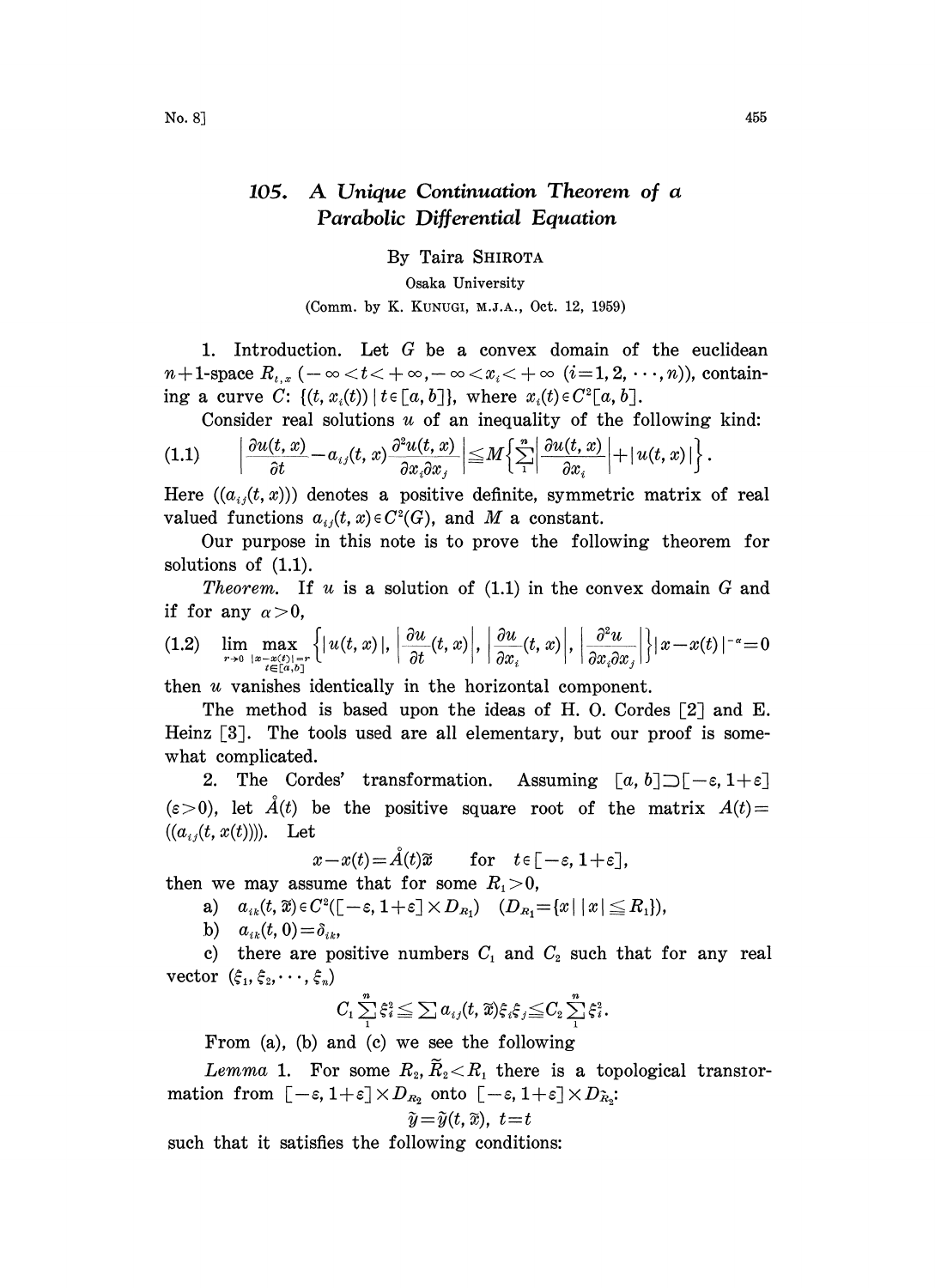I. 1)  $\tilde{y}(t, 0) \equiv 0$ , 2)  $\frac{\partial \widetilde{y}_i}{\partial \widetilde{x}_j}, \frac{\partial \widetilde{x}_i}{\partial \widetilde{y}_j}, \frac{\partial^2 \widetilde{y}_i}{\partial \widetilde{y}_j \partial \widetilde{x}_k}, \frac{\partial^2 \widetilde{x}_i}{\partial \widetilde{y}_j \partial \widetilde{y}_k}$  are continuous over  $[-\varepsilon, 1+\varepsilon] \times$  $(D_{\widetilde{\mathbf{z}}_2}\!-\! \{0\}) \ \ \text{and} \ \ \left|\frac{\partial \widetilde{y}_i}{\partial \widetilde{x}_i}\right| \!<\! C, \ \left|\frac{\partial \widetilde{x}_i}{\partial \widetilde{y}_i}\right| \!<\! C, \ \left|\frac{\partial^2 \widetilde{y}_i}{\partial \widetilde{x}_i \partial \widetilde{x}_k}\right| \!<\! C|\, y\,|^{-1}, \ \left|\frac{\partial^2 \widetilde{x}_i}{\partial \widetilde{y}_i \partial \widetilde{y}_k}\right| \!<\! C|\, y\,|^{-1},$ 

3)  $\frac{\partial \widetilde{y}_i}{\partial t}$  is continuous over  $[-\varepsilon, 1+\varepsilon]\times(D_{\tilde{\kappa}_2}-\{0\})$  and  $\left|\frac{\partial \widetilde{y}_i}{\partial t}\right| < C$ ,

II. for any  $\tilde{y}$ :<br>such that such that

II. for any 
$$
\tilde{y}: 0 < |\tilde{y}| \leq \tilde{R}_2
$$
, there is a suitable polar coordinates  $(r, \varphi_s)$   
such that  

$$
(2.1) \quad \frac{\partial}{\partial \tilde{x}_i} a_{ij}(t, \tilde{x}) \frac{\partial u}{\partial \tilde{x}_j} = p(t, \tilde{y}) \Big( \frac{\partial^2}{\partial r^2} + \frac{n-1}{r} \frac{\partial}{\partial r} + \frac{N}{r^2} \Big) u + p_i(t, \tilde{y}) \frac{\partial u}{\partial \tilde{y}_i},
$$

where  $p(t, \tilde{y})$ ,  $p_i(t, \tilde{y})$  and the operator N satisfy the following<br>ditional conditions:

1. 
$$
C > p(t, \widetilde{y}) > C^{-1}
$$
,  $|p_i(t, \widetilde{y})| < C$ ,  
\n2.  $|p(t, \widetilde{y})| < C$ ,  $\left|\frac{\partial p(t, \widetilde{y})}{\partial t}\right| < C$ ,  $\left|\frac{\partial p(t, \widetilde{y})}{\partial r}\right| < C$ ,  $\left|\frac{\partial p(t, \widetilde{y})}{\partial \varphi}\right| < C$ ,  
\n3.  $N = \frac{1}{\lambda(\widetilde{y})} \frac{\partial}{\partial \varphi_s} \lambda(\widetilde{y}) \overline{a}_{\sigma r}(t, \widetilde{y}) \frac{\partial}{\partial \varphi_r}$ ,  $\lambda(y) = \frac{dO_1}{d\varphi_1 d\varphi_2 \cdots d\varphi_{n-1}}$ ,

where  $dO_1$  is the usual surface element of the unit sphere,

4. there are two positive numbers  $\overline{C}_1$  and  $\overline{C}_2$  such that

$$
\bar{C}_1\sum_1^{n-1}\eta_\sigma^2\leqq \sum \overline{a}_{\sigma\tau}(t,\widetilde{y})\eta_\sigma\eta_\tau\!=\!\bar{C}_2\sum_1^{n-1}\eta_\sigma^2
$$

$$
\begin{aligned} \text{for any real vector } \{\eta_1\cdots\eta_{n-1}\},\\ \text{5.} \quad & \overline{a}_{\sigma\tau}, \enspace \frac{\partial \overline{a}_{\sigma\tau}}{\partial t}, \enspace \frac{\partial \overline{a}_{\sigma\tau}}{\partial r} \enspace \text{and} \enspace \frac{\partial \overline{a}_{\sigma\tau}}{\partial \varphi_{\rho}} \enspace \text{are continuous and} \\ & |\overline{a}_{\sigma\tau}| < C, \enspace \left|\frac{\partial \overline{a}_{\sigma\tau}}{\partial t}\right| < C, \enspace \left|\frac{\partial \overline{a}_{\sigma\tau}}{\partial r}\right| < C, \enspace \left|\frac{\partial \overline{a}_{\sigma\tau}}{\partial \varphi_{\rho}}\right| < C, \end{aligned}
$$

where the constants  $\overline{C}_1$ ,  $\overline{C}_2$  and C depend only on  $R_1$ ,  $C_1$ ,  $C_2$  and the derivatives of  $a_{ij}(t, x)$  of order  $\leq 2$ . (Here we use a finite number of fixed, suitable systems of polar-coordinates covering the unit sphere.) , suitable systems of polar-coordinates covering the u<br>To prove the above proposition, we only remark that

$$
\nu_{\sigma}(t, r, \theta_1, \theta_2, \cdots, \theta_{n-1}) = \frac{\sum a_{ik}(t, \widetilde{x}) \frac{x_i}{r} \cdot \theta_{\sigma | \widetilde{x}_k}}{\sum a_{ik}(t, \widetilde{x}) \frac{\widetilde{x}_i}{r} \cdot \frac{\widetilde{x}_k}{r}}
$$

 $\nu_{\sigma}(t, r, \theta_1, \theta_2, \dots, \theta_{n-1}) = \frac{\sum a_{ik}(t, \tilde{x}) \frac{\tilde{\Sigma}_i}{r} \cdot \theta_{\sigma|\tilde{x}_k}}{\sum a_{ik}(t, \tilde{x}) \frac{\tilde{x}_i}{r} \cdot \tilde{x}_k}$ <br>satisfies the following conditions: for any  $t \in [-\varepsilon, 1+\varepsilon]$  and  $\tilde{x}: 0 \leq |\tilde{x}|$ <br> $\lt R_1$  the function  $\nu_{\sigma}($ satisfies the following conditions: for any  $t \in [-\varepsilon, 1+\varepsilon]$  and  $\widetilde{x} : 0 \leq |\widetilde{x}|$ <br>  $\langle R_1 \rangle$  the function  $\nu_\sigma(t, r, \theta), \nu_{\sigma|r}, \nu_{\sigma|\theta,r}, \nu_{\sigma|t}, \nu_{\sigma|\theta,r,\theta,r}, \nu_{\sigma|r,\theta,r}$  and  $\nu_{\sigma|t, \theta,r}$  are satisfies the following conditions: for any  $t \in [-\varepsilon, 1+\varepsilon]$  and  $\tilde{x} : 0 \leq |\tilde{x}|$ and  $\nu_{\sigma\|tt}$  are continuous, where  $\nu(t, r, \theta)$  is considered as a function of t, r,  $\theta$ . Here and in the proof of the following sections  $u|_h$  denotes  $\partial u$ 

$$
\partial h
$$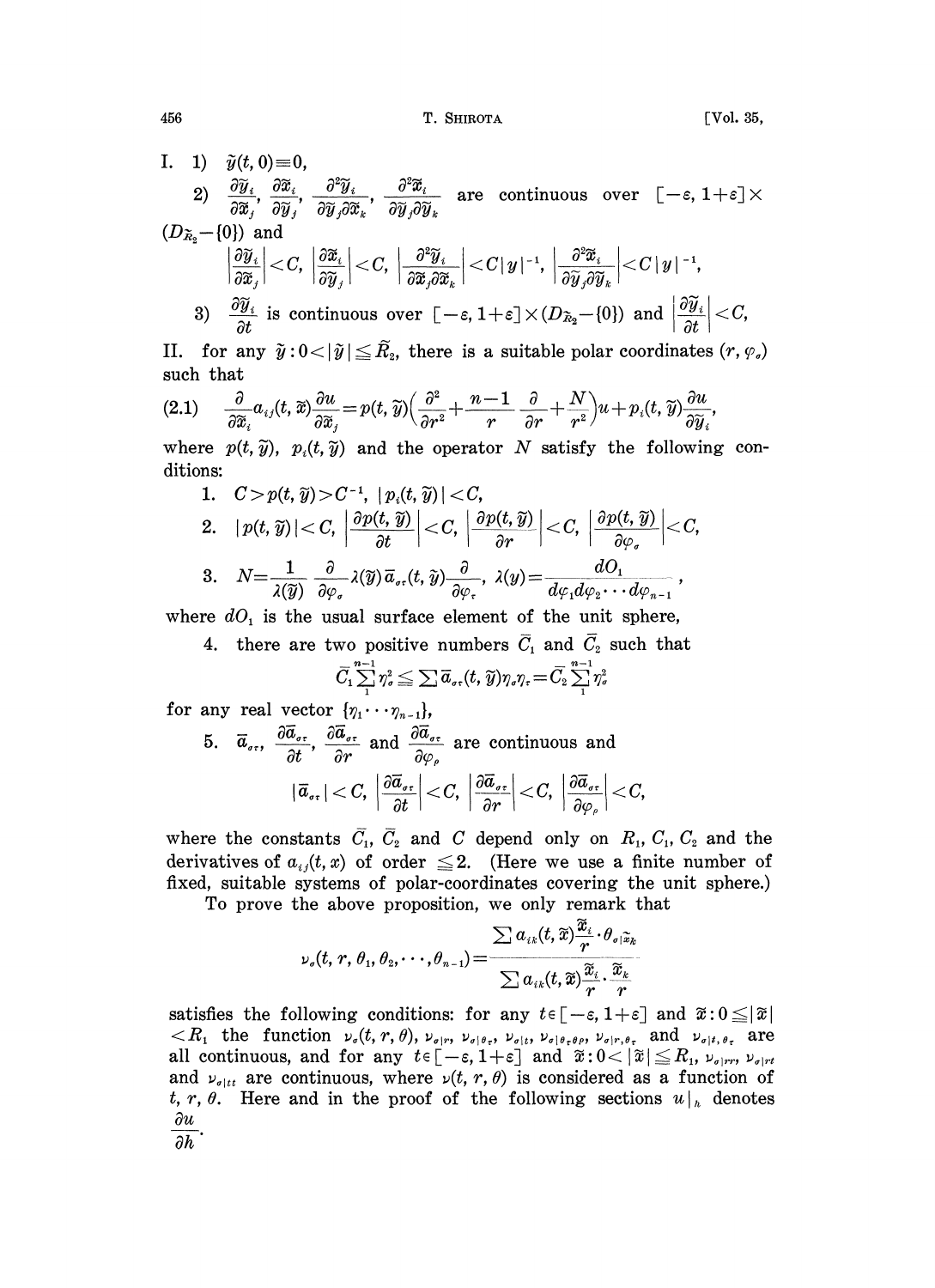No. 8] A Unique Continuation Theorem of <sup>a</sup> Parabolic Differential Equation <sup>457</sup>

Furthermore by the transformation:  $(t, \tilde{y}) = (t, r, \varphi_{\sigma}) \rightarrow (t, s, \varphi_{\sigma})$  $=(t, y)$ :

$$
s(r) = re^{\int_0^r (e^{-m_0 t}-1)^{\frac{d\tau}{\tau}}}
$$

we see the following

Lemma 2. By the transformation  $(t, \tilde{y}) \rightarrow (t, y)$  with a sufficiently large  $m_0$ , the following condition is satisfied: for any  $w \in C^2(y:|y|=1)$ and for any  $t \in [-\varepsilon, 1+\varepsilon],$ 

$$
\text{III.} \quad \frac{\partial}{\partial s}\int N\omega\cdot\omega dO_1\leqq m_0\int N\omega\cdot\omega dO_1<0
$$

as well as Conditions <sup>I</sup> and II.

3. The first inequality. Using the above lemmas, we will deduce the Heinz' inequality with respect to (1.1). For this purpose we may assume that

(3.1)  

$$
L_1(u) = q(t, x)\frac{\partial u}{\partial t} - a_{ij}(t, x)\frac{\partial^2 u}{\partial x_i \partial x_j} + b_i(t, x)\frac{\partial u}{\partial x_i}
$$

$$
= q(t, x)\frac{\partial u}{\partial t} - \left(\frac{\partial^2}{\partial r^2} + \frac{n-1}{r}\frac{\partial}{\partial r} + \frac{1}{r^2}N\right)u,
$$

where  $q(t, x)$ ( $> \delta > 0$ ) $\in \overline{C}^1(t, r, \varphi_s)$ ,  $a_{ij}(t, x) \in \overline{C}^0(t, x)$ ,  $b_i(t, x) \in \overline{C}^0(t, x)$  and the coefficients of  $N \in \overline{C}^1(t, r, \varphi)$   $(0 < r \leq R)$  for fixed, suitable polar coordinates  $(r, \varphi_{\scriptscriptstyle \sigma})$  of x.

Furthermore we may assume that  $u$  satisfies the condition  $(1.2)$ with  $x_i(t)=0$  for  $t \in [-\varepsilon, 1+\varepsilon].$ 

Put  $D_{r_0,K_0} = \{(t,x)|0 \le t \le 1 \text{ and } |x| \le r_0 \wedge K_0^{-1}t \}$  and let  $\varphi_{r_0,K_0}(t,x)$  be such that: (1) it is in  $\overline{C}^2(D_{r_0,K_0}-[0])$ , (2) its carrier is contained in  $D_{r_0, K_0}$ , (3)  $\varphi_{r_0, K_0} = 1$  in  $D_{\frac{1}{2}r_0, 2K_0}$  - {0} and (4)  $v=u \Psi_{r_0, K_0}$  also satisfies the condition (1.2).

Furthermore let  $f$  be a monotone decreasing, smooth function such that

$$
f(t)=1
$$
 for  $t \le \frac{2}{3}$ ,  $f(t)>0$  for  $t<1$  and  $f(1)=0$ .

Let  $\alpha(t) = \alpha f(t) + (n-2)$ . Finally let  $\varphi(t)$  be a monotone increasing, smooth function such that

$$
\varphi(t)=t
$$
 for  $t \leq \frac{1}{4}$ ,  $\varphi(t)=1$  for  $t \geq \frac{1}{2}$ 

and let  $\Phi_{\alpha}(t)=\varphi(t)^{2\alpha}e^{\lambda t}$ . Then we see the following

Lemma 3. For sufficiently small  $r_0$  and sufficiently large  $K_0$  and k there is a constant  $\alpha_0$  such that for any  $\alpha > \alpha_0$ ,

$$
(3.2) \quad \alpha^{2}kK_{1}\iiint_{Dr_{0},K_{0}}|v|^{2}r^{-\alpha(t)}\Phi_{\alpha}(t)dxdt
$$
\n
$$
\leq \iiint_{Dr_{0},K_{0}}||L_{1}(v)|^{2}r^{2-\alpha(t)}\Phi_{\alpha}(t)dxdt + \alpha^{2}K_{2}\iint_{Dr_{0}}|v|^{2}r^{-\alpha(t)}\Phi_{\alpha}(t)dx|_{t=1},
$$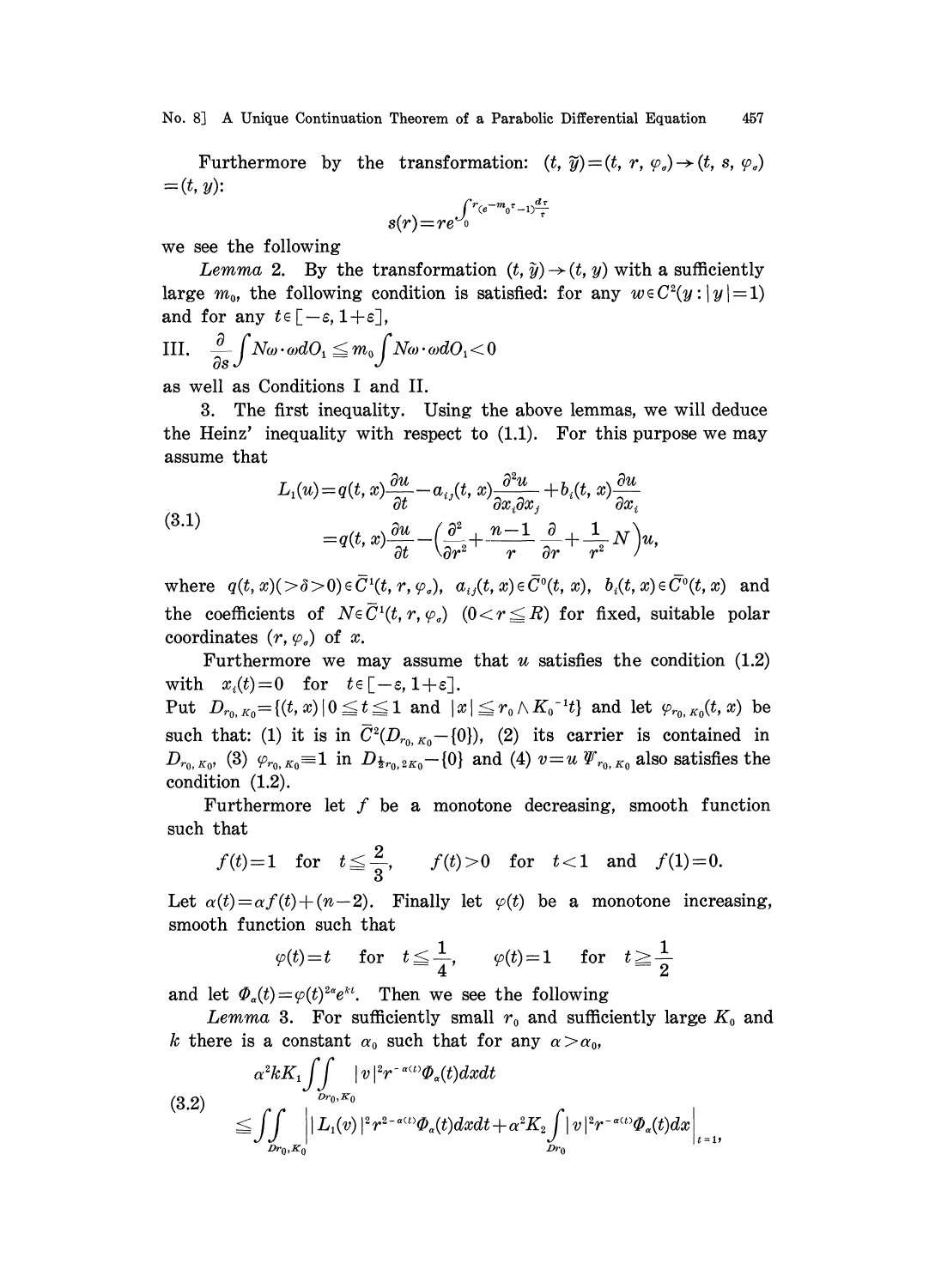458 **T. SHIROTA CONSERVATE:** CONSISTENT **CONSISTENT CONSISTENT CONSISTENT CONSISTENT** 

where  $K_0$ ,  $K_1$ ,  $K_2$  are constant numbers depending only the derivatives with respect to t, r, and  $\varphi$ , of q of order  $\leq$  1, the derivatives with respect to t, r of the coefficients of N, and f of order  $\leq 1$ , which are independent of systems of polar-coordinates  $\{\varphi_{\rho}\}$ . (Here and in the following proofs we denote such constants by  $K$ .)

(Outline of the proof). By the usual limit processes  $\lceil 1, 2 \rceil$  we may assume that the coefficients of  $L_1$  and v are sufficiently smooth. Let  $\beta(t) = \frac{1}{2}(\alpha(t)-n+2)$  and  $u = r^{\beta(t)}z$ . Then we see that

(3.3)  
\n
$$
\iint |L_1(v)|^2 r^{2-\alpha(t)} \Phi_{\alpha}(t) dx dt
$$
\n
$$
\geq \iiint_{r^{-1}\Phi_{\alpha}(t) dO_1 dr} (|qr^2 z_{|_t}|^2 + |L^{*} z|^2 + 2L^{*} z \cdot L^{**} z - 2r^2 z_{|_t} \cdot q \cdot (L^{*} z + L^{**} z)) \cdot
$$
\n
$$
\cdot r^{-1} \Phi_{\alpha}(t) dO_1 dr dt,
$$

where

$$
L^*z = r(rz_{|r|_r} + Nz + \left[\frac{\alpha^2 - (n-2)^2}{4} - q\alpha \frac{f'(t)}{2}r^2 \log r\right]z,
$$

$$
L^{**}z{=}\alpha r z_{|r}.
$$

From  $\varphi' \geq 0$  it implies that for any K there is a number  $k_0$  such that for  $k > k_0$ 

$$
(q\varPhi_{\scriptscriptstyle \alpha})_{\scriptscriptstyle \mid t} \!-\! K(q\varPhi_{\scriptscriptstyle \alpha}) \!\geq\! \frac{1}{2} (q\varPhi_{\scriptscriptstyle \alpha})_{\scriptscriptstyle \mid t}\,.
$$

Therefore by partial integrations with respect to  $t$  and  $r$  and from III in §2 and the relation  $f' \leq 0$ , it follows that

$$
(3.3) \quad \geq \int \int \int \{r^3 q^2 \Phi_{\alpha}(z_{1\iota})^2 + \alpha^2 r \Phi_{\alpha}(z_{1r})^2 - 2(\alpha - 2)r^2 q \Phi_{\alpha} z_{1r} \cdot z_{1\iota} \n+ 2r^3 (q \Phi_{\alpha})_{1r} z_{1r} \cdot z_{1\iota} - r^3 (q \Phi_{\alpha})_{1\iota} (z_{1r})^2 - \alpha K_3 r^2 (q \Phi_{\alpha})_{1\iota} z^2 \} dO_1 dr dt \n- \alpha^2 K_4 \int \int \int r \Phi_{\alpha} \cdot z^2 dO_1 dr dt \n+ \int \int \int \{-\alpha m_0 \Phi_{\alpha} \cdot z \cdot Mz + r(q \Phi_{\alpha}) z \cdot Mz + r q \Phi_{\alpha} z \cdot M_{1\iota} z \} dO_1 dr dt \n+ \int \int \{qr \Phi_{\alpha} \cdot z \cdot r(rz_{1r})_{1r} + 2r(q \Phi_{\alpha}) z^2 - r^3 (q \Phi_{\alpha})_{1r} z \cdot z_{1r} \n+ (q \Phi_{\alpha})_{1r} r^2 z^2 - r q \Phi_{\alpha} \cdot z \cdot Mz + r q \Phi_{\alpha} \cdot \frac{\alpha^2 - (n-2)^2}{4} \cdot z^2 \n- \alpha r^2 q \Phi_{\alpha} \cdot K_5 z^2 \} dO_1 dr \Big|_{t=1}.
$$

Furthermore we note that for sufficiently small  $r_0$ , for sufficiently large  $K_0$  and k, there is a number  $\alpha_0$  such that for any  $\alpha > \alpha_0$ 

$$
(3.4)1 \qquad \alpha \Phi_{\alpha} - |r^2(q\Phi_{\alpha})_{l^2}| \geq 0,
$$
  

$$
(3.4)2 \qquad m_0 \alpha \Phi_{\alpha} - |r(q\Phi_{\alpha})_{l^2}| - r q \Phi_{\alpha} K \geq 0.
$$
  
From (3.4)<sub>1</sub>, (3.4)<sub>2</sub> and II in § 2, it follows that

$$
(3.3) \quad \geq K_{6}\alpha^{2}k \int \int \int r z^{2} \varPhi_{\alpha} dO_{1} dr dt - K_{7}\alpha^{2} \int \int r z^{2} \varPhi_{\alpha} dO_{1} dr \Big|_{t=1},
$$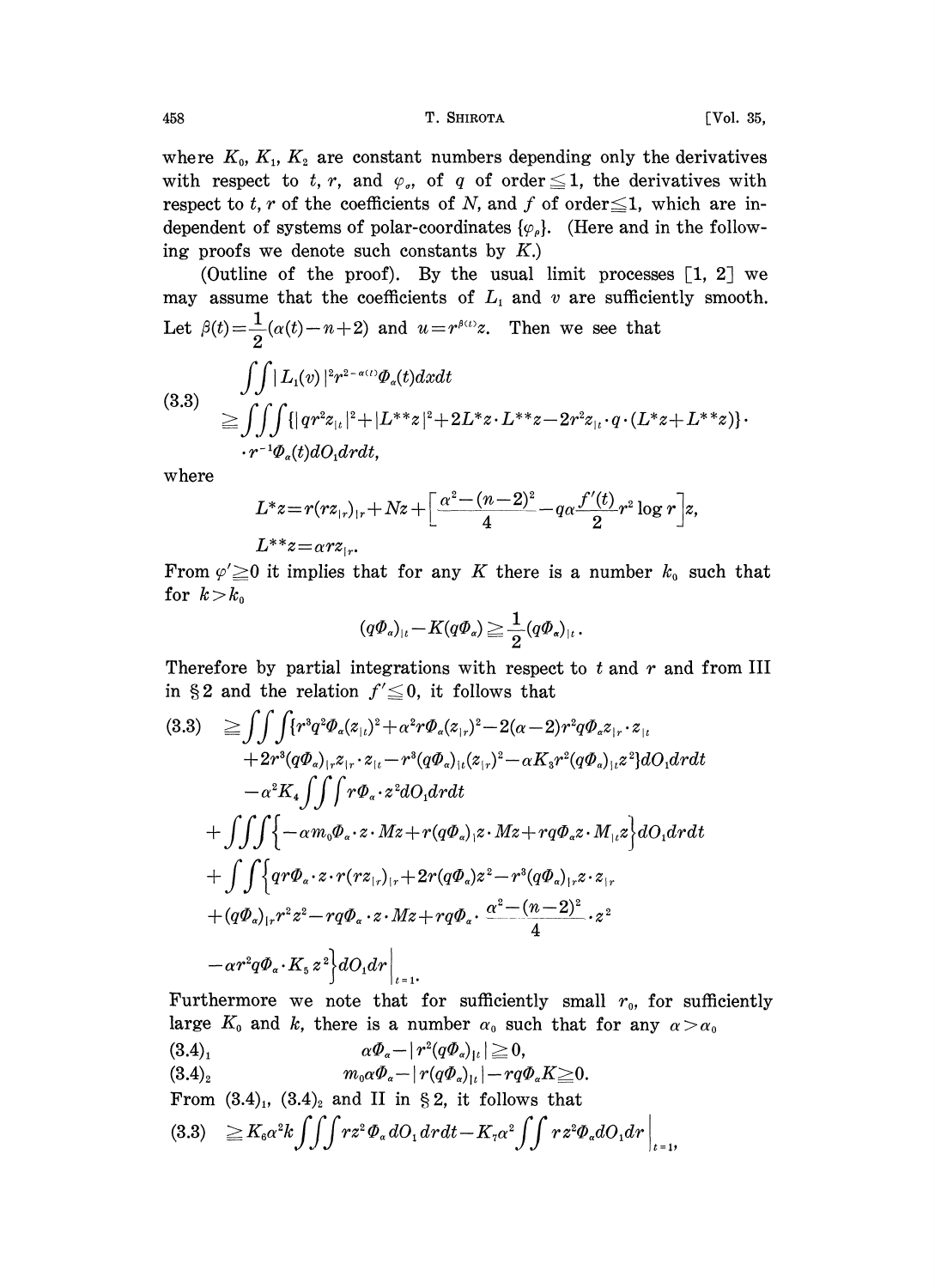which implies (3.1).

4. The second inequality. Let  $r_0$  and  $K_0$  be fixed numbers such that for sufficiently large k and  $\alpha_0$ , (3.2) is valid.

Then using the relation:  $f(1)=0$ ,  $f(t)>0$  for  $t<1$  and  $\varphi(t)=1$  for  $t\geq \frac{1}{2},$ 

we see that even if  $\int |v|^2 dx \Big|_{t=1} = 0$ , there is an interval  $[c, d]$  $\left(\frac{1}{2} < c < d < 1\right)$  such that for any k and for any  $\alpha$  ( $>\alpha_0(k, u)$ )  $\int |v|^2 r^{-\alpha(t)} \Phi_{\alpha}(t) dx \Big|_{t=1} \leq \int |v|^2 r^{-\alpha(t)} \Phi_{\alpha}(t) dx \Big|_{t} (t \in [c, d]).$ 

Therefore from  $(3.2)$  it follows that for sufficiently large k there is a constant  $K_8$  and  $\alpha_0$  such that for  $\alpha > \alpha_0$ 

(4.1) 
$$
\alpha^2 K_s k \iint |v|^2 r^{-\alpha(t)} \Phi_{\alpha}(t) dx dt \leq \iint |L_1(v)|^2 r^{2-\alpha(t)} \Phi_{\alpha}(t) dx dt.
$$

Then from  $(3.1)$ ,  $(4.1)$  and  $(3.4)$ , we see the following

Lemma 4. For sufficiently small  $r_0$  and for sufficiently large  $K_0$ and  $k > k_0$ , there are constants  $K_9$  and  $\alpha_0$  such that for  $\alpha > \alpha_0$ 

(4.2)  

$$
\iint \left(\frac{\alpha^2}{r_0^2} |v|^2 + |v_{1x_i}|^2\right) r^{2-\alpha(t)} \Phi_{\alpha}(t) dx du
$$

$$
\leq k^{-\frac{1}{2}} K_9 \iint |L_1(v)|^2 r^{2-\alpha(t)} \Phi_{\alpha}(t) dx dt,
$$

where  $k_0$  depends on u and K.

5. The proof of Theorem. In this section we use the notations in §1 and §2. By (1.1) we may assume that for some  $r_0$ ,  $\varepsilon$ (5.1)  $|L_1(u)| \leq M \left\{ |u| + \sum_{i=1}^n \left| \frac{\partial u}{\partial u_i} \right| \right\}$  for  $t \in [-\varepsilon, 1+\varepsilon]$  and  $r \leq r_0$ 

where  $2K_0r_0<\frac{1}{4}$ 

Then from Lemma 4 we see that for any  $\alpha(>\alpha_0(K, r_0, k))$ 

ff (]u[+lul DrO/2 20 Dro,0 k- Kff IL,(v).[r=-(t)dydt

Accordingly choosing  $k$  sufficiently large such that

$$
2K\!\cdot\!M\!<\!k^{\frac{1}{2}},
$$

it follows that for any  $\alpha > \alpha_0$